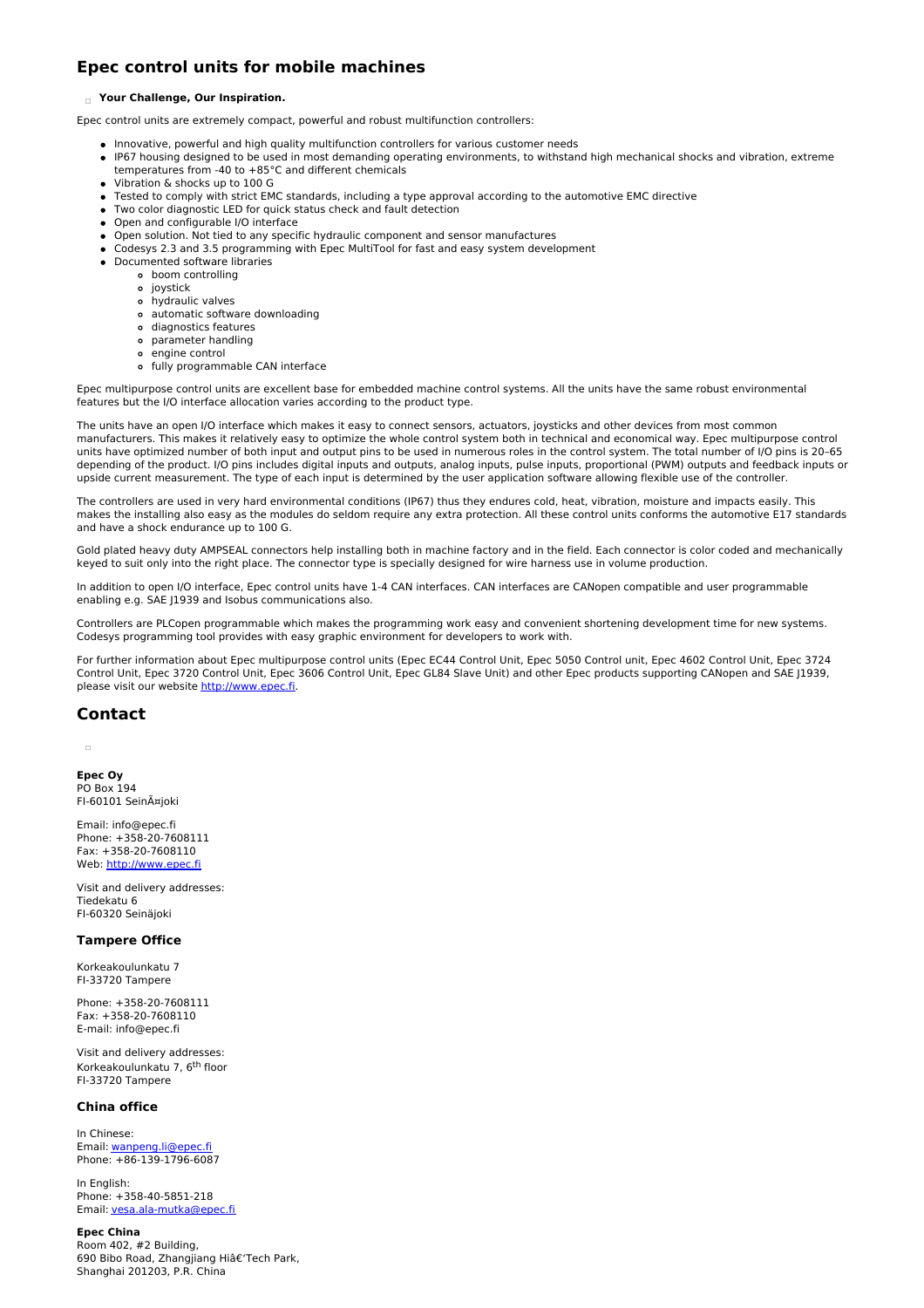## **Distributors:**

**Australia and New Zealand** Tele Radio Australia Pty Ltd 97 Ewing Street Welshpool WA 6106 Phone: +61-8-6253-4000 Email: [sales@teleradio.com.au](mailto:sales@teleradio.com.au)

## **South-Korea**

DAS Co., Ltd. 128 Bibong-ro, Bibong-myeon, Hwaseong-si Gyeonggi-do, 18284 Republic of Korea Phone : +82-31-356-3541 Fax : +82-31-356-3572 (Local only) Email : das@das-co.com

## **Canada & USA**

Certified Power Inc. 970 Campus Drive Mundelein, IL 60060 USA Phone: +1-847-573-3800 Fax: +1 847 573 3832 Email: [cpi@certifiedpower.com](mailto:cpi@certifiedpower.com)

#### **Italy**

TRITECNICA S.p.A. Viale Lazio, 26 20135 Milano Italy Phone: 02-54-194-1 Fax: 02-55-010-474 Email: [info@tritecnica.it](mailto:info@tritecnica.it)

### **Netherlands**

Bram Engineers B.V. Ebweg 57 2991 LS Barendrecht The Netherlands Phone: +31-10-283-9747 Fax: +31-10-283-9750 Email: [info@bram-engineers.nl](mailto:info@bram-engineers.nl)

### **Sweden**

OEM Automatic AB Dalagatan 4 573 28 TRANÅS Sweden Phone: +46-76-548-3186 Fax +46-75-242-42-89 Email: [andreas.friberg@oemautomatic.se](mailto:andreas.friberg@oemautomatic.se)

Electrum Automation Ab Industrivägen 8 90130 Umeå Sweden Phone: +46-90-184550 Fax: +46-90-144078 Email: i[nfo@electrumab.se](mailto:nfo@electrumab.se)

## **Features**

| <b>NMT</b>                  | NMT slave                                                 |
|-----------------------------|-----------------------------------------------------------|
|                             |                                                           |
| <b>Error control</b>        | Node guarding<br>Heartbeat producer<br>Heartbeat consumer |
| <b>Boot-up</b>              | Yes                                                       |
| <b>Node ID range</b>        |                                                           |
| <b>Node ID</b>              | Software switch                                           |
| <b>CANopen bit-rates</b>    |                                                           |
| Type of bit-rate adjustment |                                                           |
| <b>RPDOs</b>                | 64                                                        |
| <b>TPDOs</b>                | 64                                                        |
| <b>PDO modes</b>            | Triggered by event-timer<br>Synchronous (cyclic)          |